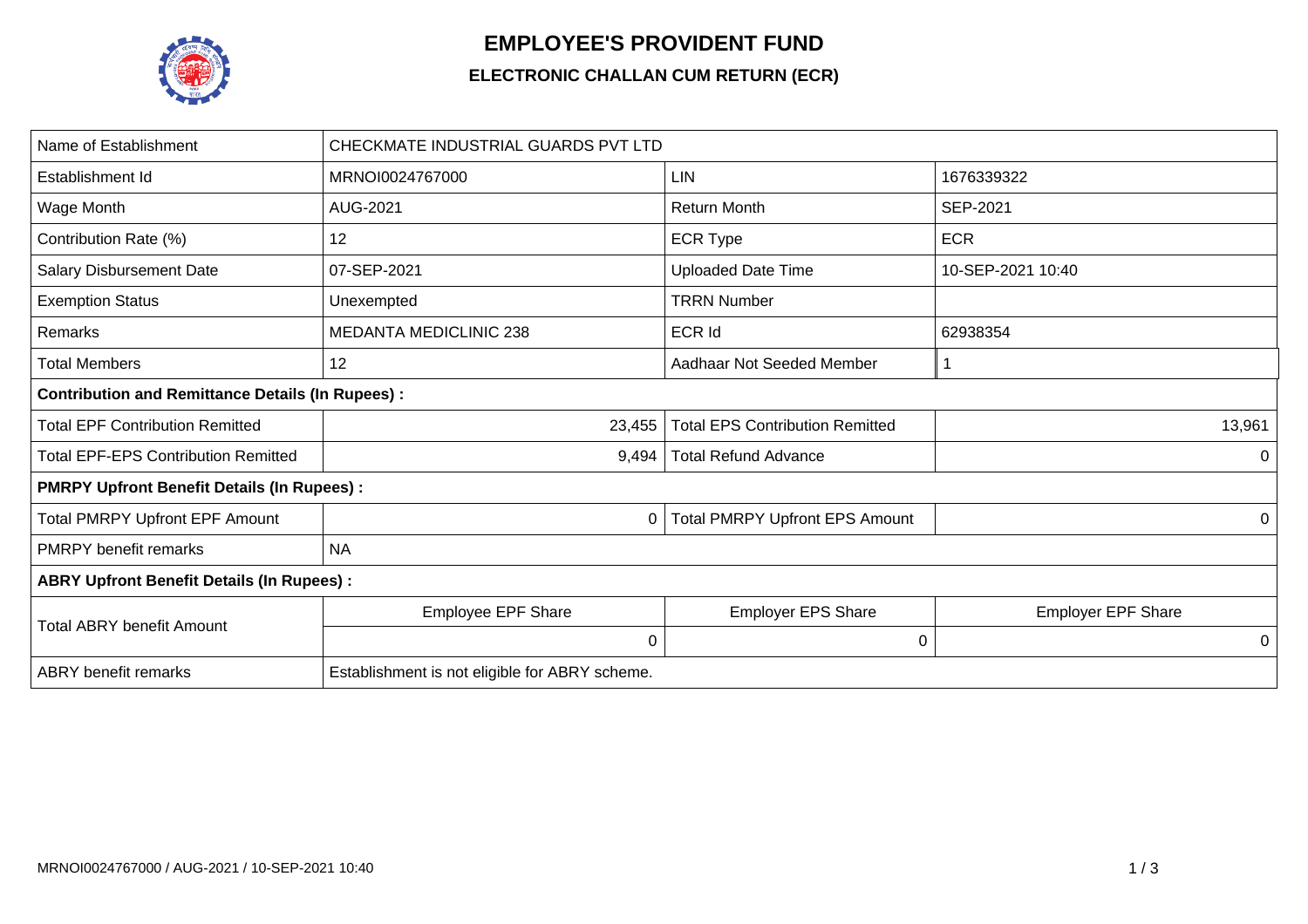## Member Details :-

|                |              | Name as per                         |                                               | Wages        |            |            | <b>Contribution Remitted</b> |           |            |       |                    | <b>PMRPY / ABRY Benefit</b> |                                |                       | <b>Posting</b>  |                                  |
|----------------|--------------|-------------------------------------|-----------------------------------------------|--------------|------------|------------|------------------------------|-----------|------------|-------|--------------------|-----------------------------|--------------------------------|-----------------------|-----------------|----------------------------------|
| SI. No.        | <b>UAN</b>   | <b>ECR</b>                          | <b>UAN</b><br><b>Repository</b>               | <b>Gross</b> | <b>EPF</b> | <b>EPS</b> | <b>EDLI</b>                  | <b>EE</b> | <b>EPS</b> | ER    | <b>NCP</b><br>Days | <b>Refunds</b>              | <b>Pension</b><br><b>Share</b> | ER PF<br><b>Share</b> | <b>EE Share</b> | <b>Location of</b><br>the member |
|                | 100775496149 | <b>AMAR RAM</b>                     | <b>AMAR RAM</b>                               | 30,700       | 17,807     | 15,000     | 15,000                       | 2,137     | 1,250      | 887   | $\overline{7}$     | $\Omega$                    |                                |                       |                 | N.A.                             |
| 2              | 101569893941 | AMIR JHA                            | AMIR JHA                                      | 32,213       | 19,291     | 15,000     | 15,000                       | 2,315     | 1,250      | 1,065 | $5\phantom{.0}$    | 0                           |                                |                       |                 | N.A.                             |
| 3              | 101160981485 | <b>DEVENDRA</b><br><b>KUMAR</b>     | <b>DEVENDRA</b><br><b>KUMAR</b>               | 29,735       | 17,807     | 15,000     | 15,000                       | 2,137     | 1,250      | 887   | $\overline{7}$     | $\Omega$                    |                                |                       |                 | N.A.                             |
| 4              | 100979604753 | <b>DHEERENDRA</b><br><b>KUMAR</b>   | <b>DHEERENDR</b><br>A KUMAR                   | 33,326       | 20,033     | 15,000     | 15,000                       | 2,404     | 1,250      | 1,154 | $\overline{4}$     | 0                           |                                |                       |                 | N.A.                             |
| 5              | 10025320609  | <b>NAWLESH</b><br><b>KUMAR</b>      | <b>KAMLESH</b><br><b>KUMAR</b>                | 33,668       | 17,537     | 15,000     | 15,000                       | 2,104     | 1,250      | 854   | 5                  | $\Omega$                    |                                |                       |                 | N.A.                             |
| 6              | 100520691315 | <b>MACLEENA</b>                     | <b>MACLINA</b>                                | 25,342       | 15,176     | 15,000     | 15,000                       | 1,821     | 1,250      | 571   | 9                  | $\Omega$                    |                                |                       |                 | N.A.                             |
| $\overline{7}$ | 101314241827 | PUSPA RAI                           | PUSHPA RAI                                    | 30,161       | 17,537     | 15,000     | 15,000                       | 2,104     | 1,250      | 854   | 5                  | 0                           |                                |                       |                 | N.A.                             |
| 8              | 100293974941 | RAJEEV KUMAR                        | <b>RAJEEV</b><br><b>KUMAR</b>                 | 33,668       | 17,537     | 15,000     | 15,000                       | 2,104     | 1,250      | 854   | 5                  | 0                           |                                |                       |                 | N.A.                             |
| 9              | 100711483713 | RAJESH KUMAR                        | <b>RAJESH</b><br><b>KUMAR</b>                 | 28,037       | 14,165     | 14,165     | 14,165                       | 1,700     | 1,180      | 520   | 10                 | $\Omega$                    |                                |                       |                 | N.A.                             |
| 10             | 100333543436 | <b>SANJAY KUMAR</b><br><b>SINGH</b> | <b>SANJAY</b><br><b>KUMAR</b><br><b>SINGH</b> | 26,563       | 15,908     | 15,000     | 15,000                       | 1,909     | 1,250      | 659   | 5                  | 0                           |                                |                       |                 | N.A.                             |
| 11             | 101508657065 | <b>SONU KUMAR</b>                   | SONU<br><b>KUMAR</b>                          | 32,213       | 19,291     | 15,000     | 15,000                       | 2,315     | 1,250      | 1,065 | 5                  | $\Omega$                    |                                |                       |                 | N.A.                             |
| 12             | 100453044863 | <b>VIJAY PASWAN</b>                 | VIJAY<br><b>PASWAN</b>                        | 10,016       | 3,373      | 3,373      | 3,373                        | 405       | 281        | 124   | 26                 | $\Omega$                    |                                |                       |                 | N.A.                             |